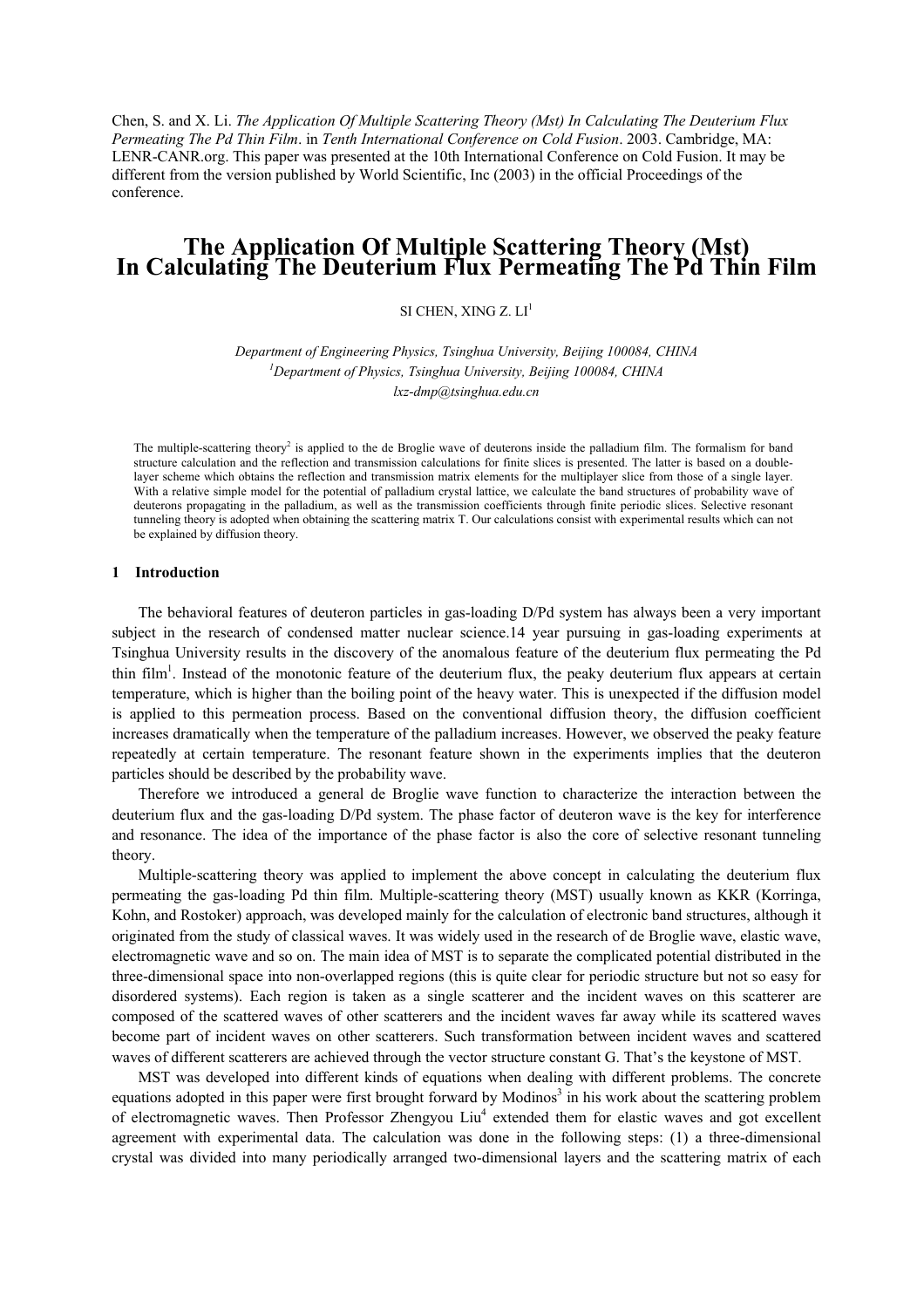layer was got; (2) the total scattering matrix of the crystal was formed by combining these one-layer matrix elements; (3) transmittance and reflectance can be calculated based on the scattering matrix. Since twodimensional layers play an important role here, this method was also called layer MST theory.

### **2 Mathematical Equations of Layer MST Theory**

For one layer, all the divided scatters are located on sites  $\{\vec{R}_n\}$  of a two-dimensional lattice in the x-y plane, i.e.,

$$
\vec{R}_n = n_1 \vec{a}_1 + n_2 \vec{a}_2 \tag{1}
$$

where  $\vec{a}_1$ ,  $\vec{a}_2$  are primitive vectors in the x-y plane, and  $n_1$ ,  $n_2$  are integers. For reference, the z axis is assumed to point to the right of the x-y plane. A plane de Broglie wave incident on the scatters may be expressed in general as

$$
U^{int}(\vec{r}) = \sum_{g} u_{g}^{int} \exp(i\vec{k}_{g}^{\pm} \cdot \vec{r})
$$
 (2)  

$$
\vec{k}_{g}^{\pm} = (\vec{k}_{\parallel} + \vec{g}, \pm \sqrt{k^{2} - |\vec{k}_{\parallel} + \vec{g}|^{2}})
$$
 (3)

Here the sign + means incident from the left of the plane (positive z), and – means incident from the right of the plane (negative z),  $\vec{g}$  is one of the two-dimensional (2D) reciprocal lattice vectors in the plane of the scatters, and  $\vec{f}$  $k_{\parallel}$  is the reduced wave vector in the 2D Brillouin zone of the reciprocal lattice (also the Bloch wave vector).

We should note that this expression of the incident wave means that it's no longer far away from the layer but already has been interacting with the 2D lattice. So its possible wave vectors of the same stationary state are not continuous but discrete in space due to the periodical boundary conditions of the 2D lattice. Because equation (2) gives a complete plane wave expression of wave function of the two-dimensional plane of scatters, the scattered wave can also be given out in the similar form:

$$
U^{sc\pm}(\vec{r}) = \sum_{g} u_g^{sc\pm} \exp(i\vec{k}_g^{\pm} \cdot \vec{r})
$$
 (4)

Then wave function on both sides of the plane, i.e. the solution of the Schrodinger equation can be shown as Fig.1



Figure 1. Wave function divided as the incident and scattered wave in both sides of one layer of scatters under the case that incident wave on the plane is along the positive z from side one.

As we can see in Fig 1, both the wave function on side 1 and side 2 are the sum of two parts: the incident wave and the scattered wave. This is similar to the one-dimensional case, while the only difference is that there are a group of differently directional wave vectors instead of one in the 1D case. So the job to solve the Schrodinger equation with complicated potential to get the wave function equals to calculate all the  $u_g^{sc \pm}$  in equation (4),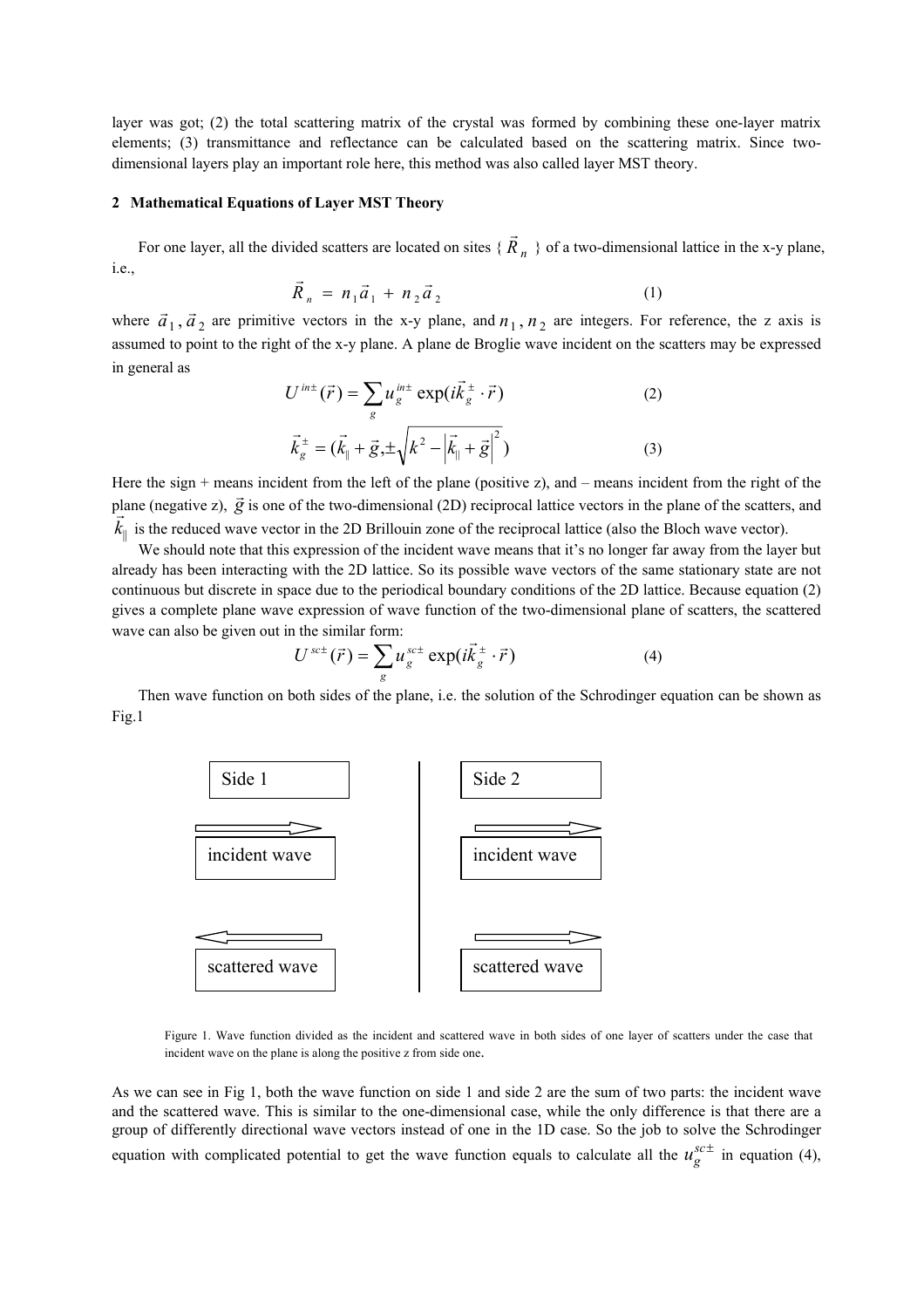which means getting the plane wave form of scattered wave. We should note that g in equation (3) has a limit that

 $\sqrt{k^2 - \left| \vec{k}_{\parallel} + \vec{g} \right|^2}$  should be real.

Based on above discussions, we can express the problem in matrix-form (now assuming that incident wave from both sides):

$$
\vec{U}_{sc}^{+} = \vec{M}^{++} \bullet \vec{U}_{in}^{+} + \vec{M}^{+-} \bullet \vec{U}_{in}^{-}
$$
\n
$$
\vec{U}_{sc}^{-} = \vec{M}^{-+} \bullet \vec{U}_{in}^{+} + \vec{M}^{--} \bullet \vec{U}_{in}^{-}
$$
\n
$$
\vec{U}_{in}^{-} = (\text{vol}) \bullet \vec{\tau}_{in} \cdot (\vec{\tau}_{in}^{-})
$$
\n(5)

where  $\vec{U}_{in}^{\pm} = \left\{ u_g^{in\pm} \right\}_g$ ,  $\vec{U}_{sc}^{\pm} = \left\{ u_g^{sc\pm} \right\}_g$ ,  $\vec{M}^{ss'} = \left\{ \vec{M}_{gg'}^{ss'} \right\}$  $\overline{M}^{ss'} = \left\{ \overline{M}_{gg'}^{ss'} \right\}$  and tags s, s' denote the sign + or -. Thus once

we get the scattering matrice  $\vec{M}^{ss'}$ , the problem of one-layer scatter is solved. To achieve this, transformations between plane waves and spherical waves are necessary because we all know the scattering calculation of single scatter is in the form of spherical waves.

First of all, we should choose a central scatter (on or near the central axis of the plane of layer) as the origin of the coordinate. Then incident wave in equation (2) can be rewritten in the following form of spherical waves:

$$
U_{in}(\vec{r}) = \sum_{lm} a_{lm} J_{lm}(\vec{r})
$$
\n(6)

where

$$
a_{lm} = \sum_{sg} u_g^{ins} \cdot A_{lm}^{gs} \tag{7}
$$

$$
A_{lm}^{g^{\pm}} = 4\pi i^l (-1)^m Y_{l-m}(\hat{\mathbf{k}}_{\mathbf{g}}^{\pm})
$$
(8)  

$$
I(\vec{\boldsymbol{\kappa}}) = i (kr) Y(\hat{\mathbf{\kappa}})
$$
(9)

$$
J_{lm}(\vec{r}) = j_l(kr)Y_{lm}(\hat{\mathbf{r}})
$$
\n(9)

then the totally scattered waves by the layer is the sum of the scattered wave of all scatters:

$$
U^{sc}(\vec{r}) = \sum_{\text{ilm}}^{\bullet} b_{\text{lm}}^i H_{\text{lm}}^i(\vec{r}_i)
$$
 (10)

sign i means the ith scatterer of the layer,  $\vec{r}$  means the coordinate with the ith scatter's center as the origin.

According to the Bloch theorem,

$$
b_{lm}^i = b_{lm} \exp( i \vec{k}_{\parallel} \cdot \vec{R}_i )
$$
 (11)

so equation (10) can be transformed to:

$$
U^{sc}(\vec{r}) = \sum_{lm} b_{lm} \sum_{\vec{R}} \exp(-i\vec{k}_{\parallel} \cdot \vec{R}) H_{lm}(\vec{r} - \vec{R}) \qquad (12)
$$

With  $A = \{ a_{lm} \}, B = \{ b_{lm} \}$ , and the definition of scattering matrix of single scatter as  $T = \{ t_{lml'm'} \}$ , the vector structure factor of MST as :

$$
G_{lml'm'}(\vec{R}) = 4\pi \sum i^{l'+l''-l} C_{l'm'l''m-m'}^{lm} h_{l''}(kR) Y_{l''m-m'}(\hat{R})
$$
\n(13)

where

$$
C_{l'm'l'm''}^{lm} = \iint\limits_{S} Y_{lm}(\Omega) Y_{l'm'}^*(\Omega) Y_{l''m''}^*(\Omega) d\Omega \tag{14}
$$

thus we have the following form of  $U^{sc}(\vec{r})$ :

$$
U^{sc}(\vec{r}) = \sum_{lm} b_{lm} \sum_{\vec{R}} \exp(i\vec{k}_{\parallel} \cdot \vec{R}) \sum_{l'm'} G_{lml'm'} (-\vec{R}) J_{lm}(\vec{r})
$$
  
= 
$$
\sum a'_{lm} J_{lm}(\vec{r})
$$
 (15)

Here,

$$
a'_{lm} = \sum b_{l'm'} G_{l'm'lm} (\vec{k}_{\parallel})
$$
 (16)

and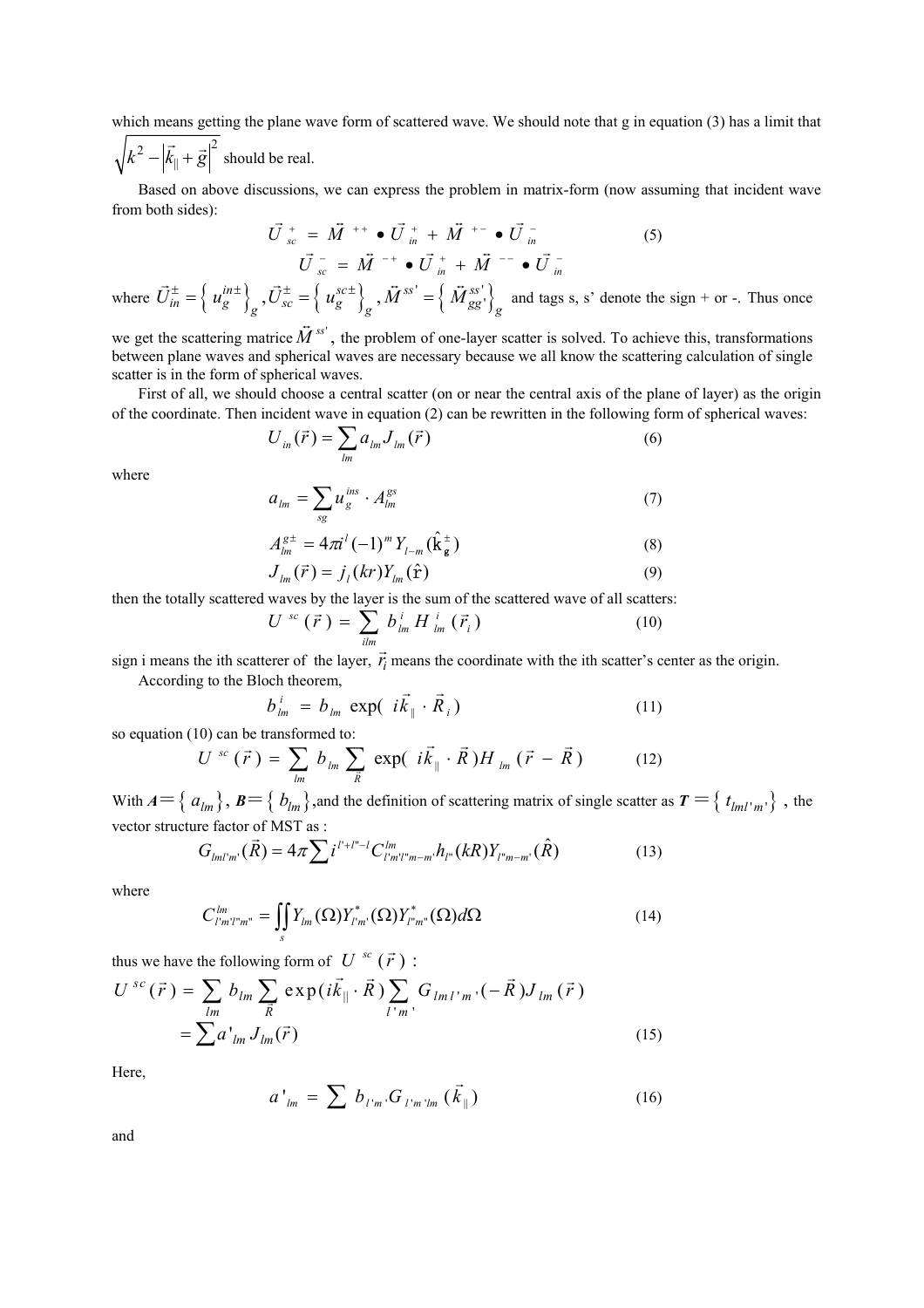$$
G_{lml'm'}(\vec{k}_{\parallel}) = \sum_{\vec{R}} \exp(i\vec{k}_{\parallel} \cdot \vec{R}) G_{lml'm'}(-\vec{R}) \qquad (17)
$$

As we have mentioned above, the waves incident on each scatter of the layer are the sum of two parts: the incident waves as equation (6) expresses and the waves scattered by other scatters. So for the central scatter, we have the incident waves as:

$$
\sum_{lm} (a_{lm} + a'_{lm}) J_{lm}(\vec{r}) \tag{18}
$$

then the coefficients of scattered wave by the central scatter are:

$$
b_{lm} = \sum_{l'm'} t_{lml'm'} (a_{l'm'} + a'_{l'm'}) \tag{19}
$$

written in the matrix form:

$$
B = T(A + A')= T[A + GTr(k_{\parallel})B]
$$
\n(20)

With an inverse transformation we have:

$$
B = ZA \tag{21}
$$

and

$$
Z = [I - T G^{Tr} (k_{\parallel})]^{-1} T
$$
 (22)

where *I* is unit matrix.

Now substituting equation 21 and 22 into equation 12, and we can get the spherical-wave form of scattered wave by the two-dimensional layer. Nevertheless we still need to find the plane wave form. Use has been made of the following equation:

$$
\sum_{\vec{k}} \exp\left(i\vec{k}_{\parallel} \cdot \vec{R}\right) H_{lm} \left(\vec{r} - \vec{R}\right)
$$
\n
$$
= \sum_{\vec{k}} \exp\left(i\vec{k}_{\parallel} \cdot \vec{R}\right) h_{lm} \left(k\left|\vec{r} - \vec{R}\right|\right) Y_{lm} \left(\hat{r} - \hat{R}\right)
$$
\n
$$
= \frac{2\pi}{Sk} \sum_{g} \frac{Y_{lm} \left(\hat{k}\right)}{\left(k^{2} - \left|\vec{k}_{\parallel} + \vec{g}\right|\right)^{1/2}} \exp\left(i\vec{k} \cdot \vec{r}\right)
$$
\n(23)

where  $S = A_0 \sqrt{l(l+1)}i^l$ , and  $A_0$  is the area of the 2D unit cell. Giving the definition of the following parameter:

$$
B_{lm}^{g\pm} = \frac{2\pi}{Sk} \frac{Y_{lm}(\hat{k}_{g}^{\pm})}{(k^2 - |\vec{k}_{||} + \vec{g}|^2)^{1/2}}
$$
(24)

we have the coefficients in equation (4)

$$
u_g^{sc\pm} = \sum_g b_{lm} B_{lm}^{g\pm} \tag{25}
$$

Substituting equation (8) and (21) into (25),

$$
u_g^{scs} = \sum_{g'} M_{gg'}^{ss'} \cdot u_g^{scs'}
$$
 (26)

where

$$
M_{gg'}^{ss'} = \sum_{lml'm'} B_{lm}^{gs} Z_{lml'm'} A_{l'm'}^{g's'} \tag{27}
$$

Thus we obtain the plane wave form of the scattered waves, and as discussed above, the total wave function on both sides of the layer are the sum of incident waves and scattered waves:<br> $\vec{U}^+(1) = \vec{U}^+, \vec{U}^-(1) = \vec{U}^- + \vec{U}^-$ 

$$
\vec{U}^{+}(1) = \vec{U}^{+}_{in}, \vec{U}^{-}(1) = \vec{U}^{-}_{sc} + \vec{U}^{-}_{in}
$$
\n
$$
\vec{U}^{+}(2) = \vec{U}^{+}_{in} + \vec{U}^{+}_{sc}, \vec{U}^{-}(2) = \vec{U}^{-}_{in}
$$
\n(29)

$$
\vec{U}^+(2) = \vec{U}^+_{in} + \vec{U}^+_{sc}, \vec{U}^-(2) = \vec{U}^-_{in}
$$
 (29)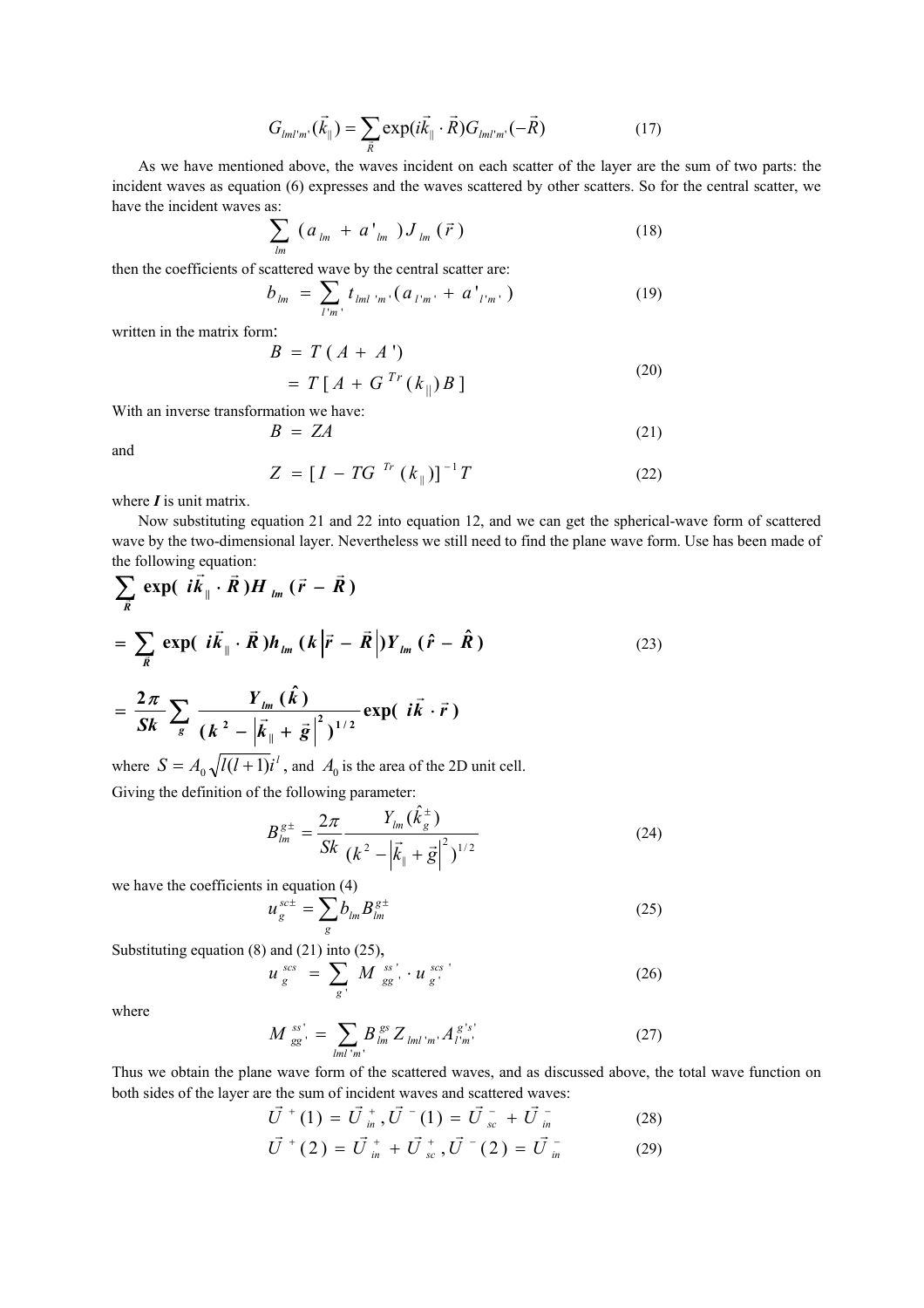substituting equation  $(5)$  into  $(28)$  and  $(29)$ ,

$$
\vec{U}^+(2) = (I + \vec{M}^{++}) \bullet \vec{U}^+(1) + \vec{M}^{+-} \bullet \vec{U}^-(2)
$$
  

$$
\vec{U}^-(1) = \vec{M}^{-+} \bullet \vec{U}^+(1) + (I + \vec{M}^{--}) \bullet \vec{U}^-(2)
$$
 (30)

One should note that all the plane-wave expansions, including the incident and scattered waves, are referred to the central scatterer in the plane. If we shift the center of expansion by  $-\vec{a}_3 / 2$  for waves on side 1 and  $\vec{a}_3$  / 2 for waves on side 2, where  $\vec{a}_3$  is the translation vector of the two-dimensional plane in forming a three dimensional crystal, then

$$
\vec{U}^+(2) = \vec{Q}^{++} \cdot \vec{U}^+(1) + \vec{Q}^{+-} \cdot \vec{U}^-(2)
$$
\n
$$
\vec{U}^-(1) = \vec{Q}^{-+} \cdot \vec{U}^+(1) + \vec{Q}^{--} \cdot \vec{U}^-(2)
$$
\n(31)

where  

$$
\vec{Q}^{ss'} = \phi^s \phi^{s'} \delta_{ss'} + \phi^s \vec{M}^{ss'} \phi^{s'}
$$
(32)

and the definition of  $\phi^s$  is:

$$
\phi^s = \begin{bmatrix} \exp(s i \vec{k}_{g1}^s \cdot \vec{a}_3 / 2) \\ \cdot \\ \cdot \\ \exp(s i \vec{k}_{gN}^s \cdot \vec{a}_3 / 2) \end{bmatrix}
$$
(33)

Given the Q matrix of single layer, we can combine the matrix elements of two successive single layers to obtain those of the double layer, then combine those of one single-layer and one double-layer to obtain those of the triple layers; then, of whatever number of layers. The notation used is as follows. The matrices  $\vec{Q}^{++}$ ,  $\vec{Q}^{+-}$ ,  $\vec{Q}^{-+}$ ,  $\vec{Q}^{--}$  for the first layer (not mean to single layer, but may be numbers of layers) are denoted as  $\vec{Q}_{11}$  (I),  $\vec{Q}_{12}$  (I),  $\vec{Q}_{21}$  (I),  $\vec{Q}_{22}$  (I), respectively, the corresponding matrices for the second layer are denoted by  $\overline{\mathcal{Q}}_{11}(\Pi), \overline{\mathcal{Q}}_{12}(\Pi), \overline{\mathcal{Q}}_{21}(\Pi), \overline{\mathcal{Q}}_{22}(\Pi)$ . All matrices refer to the same k and  $\overrightarrow{k}_{\parallel}$  $\ddot{a}$  to  $\ddot{a}$ .

It is easily shown that

$$
Q_{11}(\Pi) = Q_{11}(\Pi) [I - Q_{21}(\Pi)Q_{12}(\Pi)]^{-1} Q_{11}(\Pi)
$$
  

$$
Q_{12}(\Pi)
$$

$$
= Q_{11} (\Pi) Q_{12} (\Pi) [I - Q_{21} (\Pi) Q_{12} (\Pi)]^{-1} Q_{22} (\Pi) + Q_{12} (\Pi)
$$
  
\n
$$
Q_{21} (\Pi) = Q_{22} (\Pi) Q_{21} (\Pi) [I - Q_{12} (\Pi) Q_{21} (\Pi)]^{-1} Q_{11} (\Pi) + Q_{21} (\Pi)
$$
  
\n
$$
Q_{22} (\Pi) = Q_{22} (\Pi) [I - Q_{12} (\Pi) Q_{21} (\Pi)]^{-1} Q_{22} (\Pi)
$$
 (34)

where the argument ΙΠ refers to the newly formed crystal of which layers equal to the sum of the above two. So we can calculate the rate of transmission and the rate of reflection for crystal of any number of layers using the following equations:

$$
T = \frac{\sum_{g} u_{g}^{trn} \cdot u_{g}^{trn*} k_{gz}}{\sum_{g} u_{g}^{inc} \cdot u_{g}^{inc*} k_{gz}}
$$
  

$$
R = \frac{\sum_{g} u_{g}^{ref} \cdot u_{g}^{ref*} k_{gz}}{\sum_{g} u_{g}^{inc} \cdot u_{g}^{inc*} k_{gz}}
$$
  
(35)

where  $k_{\sigma z} = \sqrt{k^2 - |\vec{k}_0 + \vec{g}|^2}$  $k_{gz} = \sqrt{k^2 - |\vec{k}_{\parallel} + \vec{g}|^2}$ .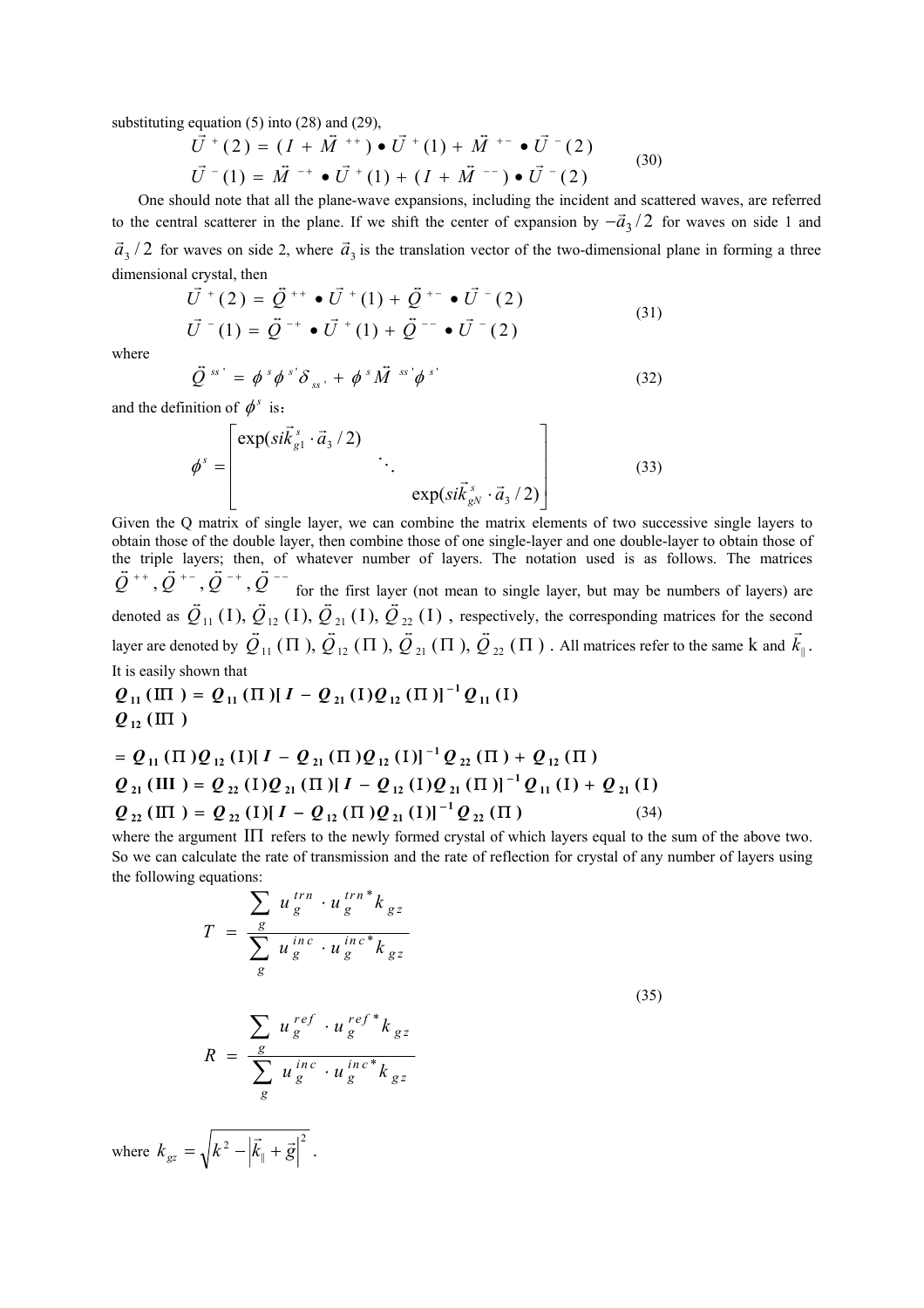When all the scatters are elastic; the conservation of the particles requires:

$$
T + R = 1 \tag{36}
$$

If absorption is introduced, i.e. nuclear reactions happen; then,  $T + R \le 1$  and  $\zeta = 1 - T - R$ ,  $\zeta$  is defined as the rate of absorption.

#### **3 Model for Calculation and the Preliminary Results**

In the preliminary calculation of the deuterium flux permeating the thin Pd film, the following physical model was assumed:

The scatterers' crystal is the Pd-deuteride thin film with loading ratio 1:1; and all the deuterons inside the Pd crystal are located at the octahedral positions, such that the deuterons themselves form an fcc crystal with the same lattice constant as the Pd (3.89A). The scattering effect of Pd nucleus was not considered for this calculation. The interaction between injected deuteron and the electrons in the crystal is described by a square potential well  $V_2$ , which is distributed in a spherical shell around each deuteron target. The inner and outer radius of this shell are  $a_1$  and  $a_2$ , respectively. The depth of the square potential well  $V_2$  is  $-10$  eV ( $a_1=0.32A$ ,  $a_2=0.665$ A). A square potential barrier, V<sub>1</sub>, was assumed in the region  $a_0 < r < a_1$  to represent the Coulomb barrier between deuterons. The height of this barrier is 30 keV. When the distance between two deuterons is smaller than  $a_0$  ( $a_0$ =4.4fm), the square nuclear potential well plays a role whose real part  $V_{0r}$  is -63.04MeV as shown by figure 2.



Figure 2. The potential model of single scatterer which models deuterons in Pd crystal.

For the incident deuteron wave, we assumed the eigenvalue of its energy is:

$$
E = k_b T_D \tag{37}
$$

where  $T_D$  is the temperature of deuterium gas injected from one side of the Pd film, and  $k_b$  is the Boltzmann constant. As we have mentioned above, the incident wave vector should satisfy the periodical boundary conditions of the two-dimensional lattice(equation (2)).

Equation (37) shows that, the energy of incident wave changes with the temperature of the system, so does the incident wave vector and the vector structure factor G of gas-loading D/Pd system.

Using the abovementioned physical model, we obtained the following results with MST:

Based on abovementioned calculation using MST, we obtained some conclusions as follows:

The rate of transmission and the rate reflection of deuteron wave permeating thin Pd film are quite distinct from those from diffusion model.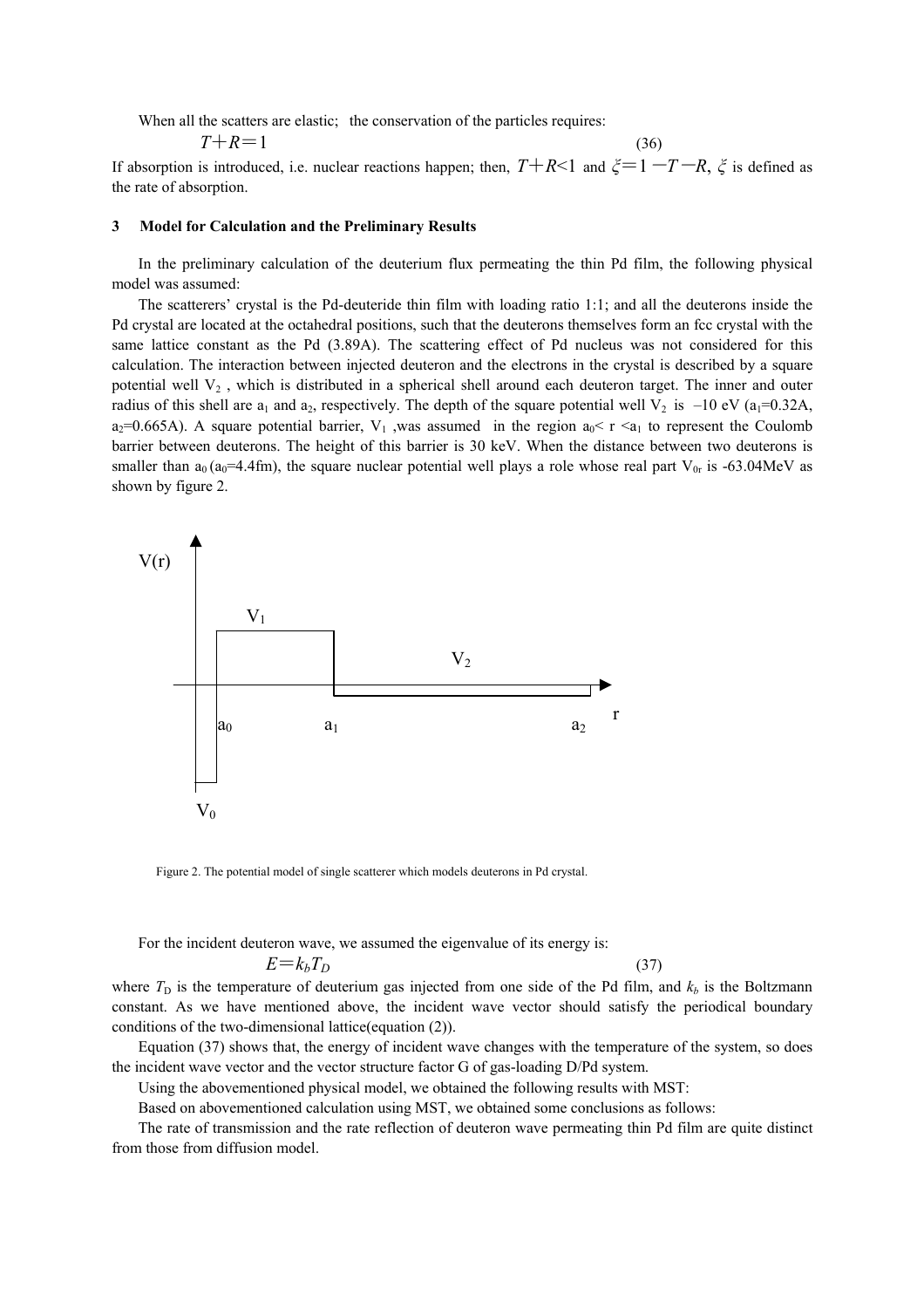



The peaky feature in the results of MST calculation are similar to those in the experimental observation. Figure 4. Rate of transmission of deuteron wave through 32-layer and 16-layer Pd crystal as a function of temperature (370K~490K, to compare with the following experimental data).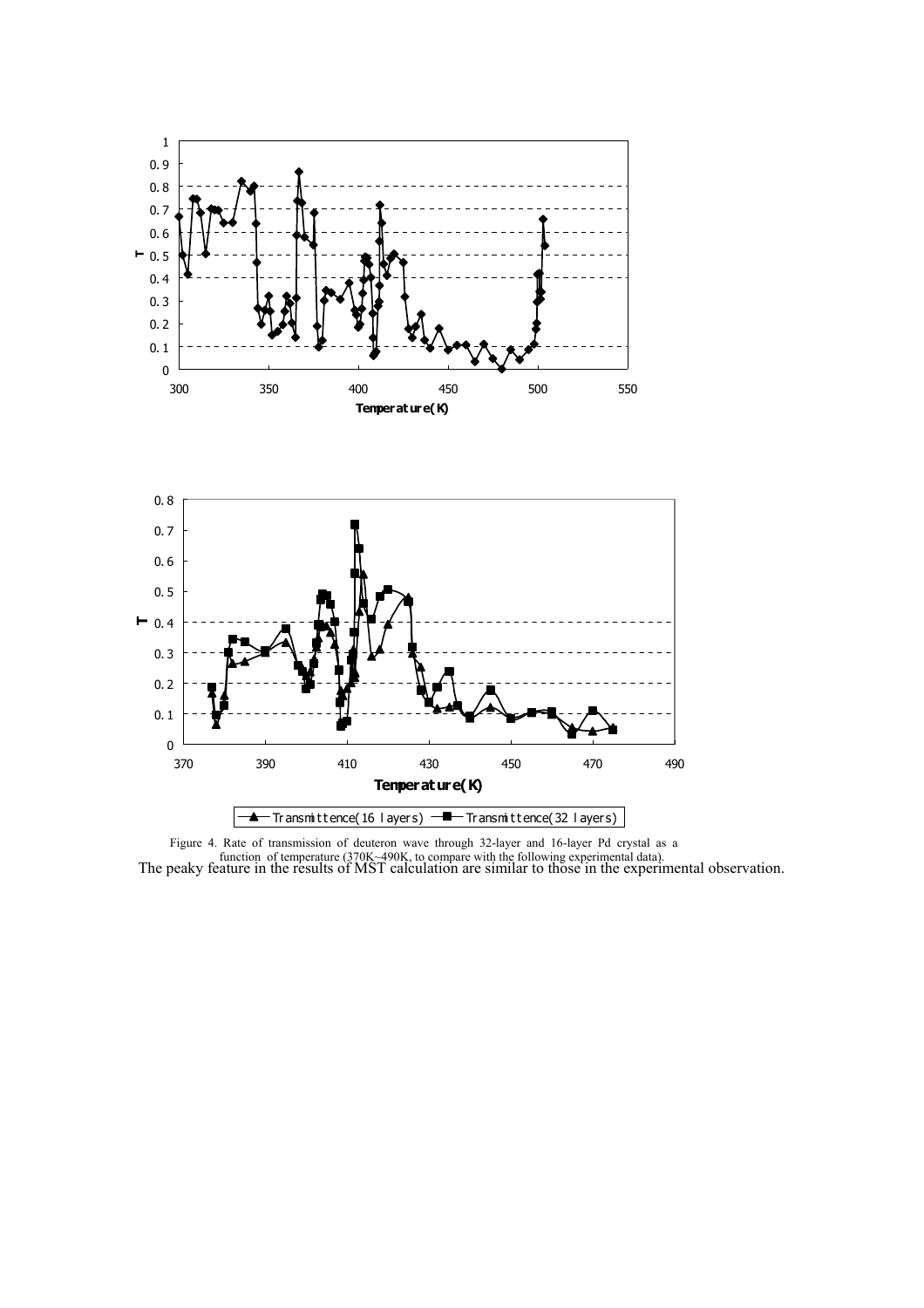

Figure 5. Experimental data of deuterium flux permeating the thin Pd film.

In fact, the most important distinction of our theory from diffusion theory is that the incident deuteron particles in Multiple Scattering Theory can still keep the phase factor of the de Broglie wave function. So the interference of the wave may cause the anomalous permeation of deuterium flux through thin Pd film. However, under some special conditions, our theory would possibly have conclusions close to that of diffusion theory: for example, if the Pd film is much too thick or the periodical feature of the crystal is so poor that almost near to an disordered system, it's hard for the de Broglie wave to interfere because the phase factor of the wave function is chaotic. In this sense, we can say that diffusion model is a special case of our theory.

M. Fleischmann and J. Giudice pointed out that the deuterons inside the palladium crystal lattice act like a QED object which might be described by a single wave function<sup>5,6</sup>. The present work is one step along this line.

#### **Acknowledgements**

This work is supported by The Ministry of Science and Technology (Fundamental Division), Natural Science Foundation of China (#10145004 ) and Tsinghua University (Basic Research Fund (985-I)).